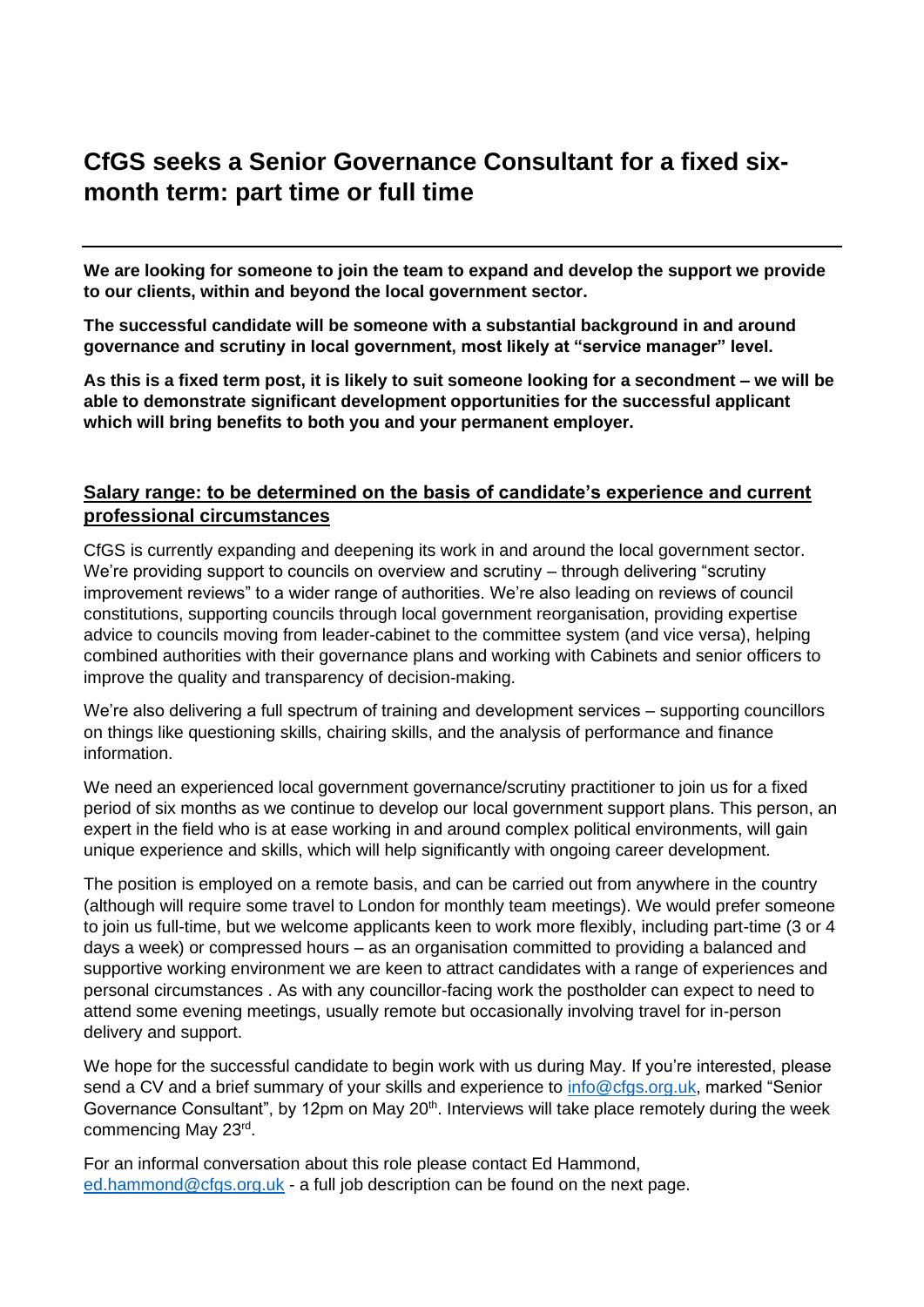### **SENIOR GOVERNANCE CONSULTANT: JOB DESCRIPTION AND PERSON SPECIFICATION**

#### **Role Purpose:**

The purpose of the role is to successfully design and deliver a broad range of consultancy assignments that improve corporate governance in the local government sector.

The role holder is also expected to proactively contribute to business development activity within C<sub>fGS</sub>

#### **Principal Accountabilities:**

- 1. Proactively identify business development opportunities and engage with potential clients to understand their governance improvement requirements, in order to create opportunities for CfGS to deliver consultancy assignments
- 2. As part of a team, develop comprehensive proposals/bids for undertaking consultancy assignments that are tailored specifically to potential clients' needs, and strike an appropriate balance between affordability for the client and profitability for CfGS
- 3. Design bespoke governance review methodologies (based on CfGS's broader research) that deliver objectives that have been agreed with clients
- 4. Lead on the successful delivery of governance consultancy assignments, in accordance with the principles of effective project management, working with other members of the CfGS team and external consultants where necessary
- 5. Effective management of client relationships throughout the full lifecycle of governance consultancy assignments
- 6. Write comprehensive reports on completed governance consultancy assignments that provide clients with robust, evidence-based information and meets agreed objectives for the assignments in question
- 7. To design and deliver governance-related training programmes for individuals and teams with both executive and non-executive roles principally in the local government sector
- 8. Carry out evaluations of completed consultancy assignments and training programmes, and feeding back associated learning to CfGS colleagues, to inform service delivery improvements